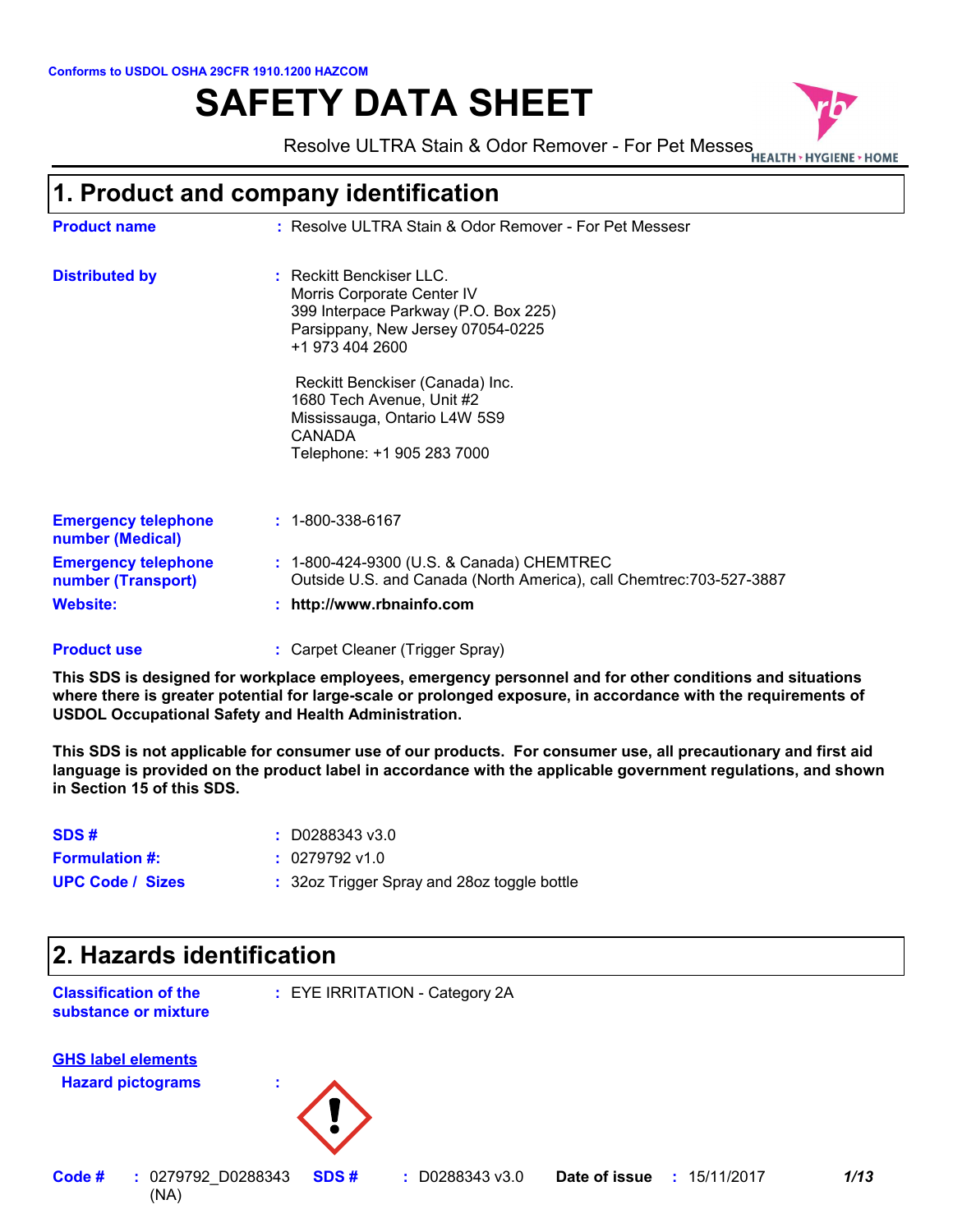### **2. Hazards identification**

| <b>Signal word</b>                         | : CAUTION                                                                                                                                                                                                                                                                                                                                                         |
|--------------------------------------------|-------------------------------------------------------------------------------------------------------------------------------------------------------------------------------------------------------------------------------------------------------------------------------------------------------------------------------------------------------------------|
| <b>Hazard statements</b>                   | : Causes serious eye irritation.                                                                                                                                                                                                                                                                                                                                  |
| <b>Precautionary statements</b>            |                                                                                                                                                                                                                                                                                                                                                                   |
| <b>General</b>                             | : Keep out of reach of children. If medical advice is needed, have product container or<br>label at hand.                                                                                                                                                                                                                                                         |
| <b>Prevention</b>                          | : Wash hands thoroughly after handling. Avoid contact with skin and eyes.                                                                                                                                                                                                                                                                                         |
| <b>Response</b>                            | : IF IN EYES: Rinse cautiously with water for several minutes. Remove contact lenses, if<br>present and easy to do. Continue rinsing. If eye irritation persists: Get medical attention.<br>IF ON SKIN: Wash with plenty of soap and water. If skin irritation occurs, seek medical<br>advice/attention. Rinse mouth. Immediately call a POISON CENTER or doctor. |
| <b>Storage</b>                             | : Not applicable.                                                                                                                                                                                                                                                                                                                                                 |
| <b>Disposal</b>                            | : Not applicable.                                                                                                                                                                                                                                                                                                                                                 |
| <b>Supplemental label</b><br>elements      | : None known.                                                                                                                                                                                                                                                                                                                                                     |
| <b>Hazards not otherwise</b><br>classified | : None known.                                                                                                                                                                                                                                                                                                                                                     |

## **3. Composition/information on ingredients**

| <b>Substance/mixture</b><br>Mixture |               |                   |
|-------------------------------------|---------------|-------------------|
| <b>Ingredient name</b>              | $\frac{9}{6}$ | <b>CAS number</b> |
| hydrogen peroxide                   | $1 - 2.5$     | 7722-84-1         |

Any concentration shown as a range is to protect confidentiality or is due to batch variation.

**There are no additional ingredients present which, within the current knowledge of the supplier and in the concentrations applicable, are classified as hazardous to health or the environment and hence require reporting in this section.**

### **4. First aid measures**

#### **Description of necessary first aid measures**

| Eye contact                            | : Immediately flush eyes with plenty of water, occasionally lifting the upper and lower<br>eyelids. Check for and remove any contact lenses. Continue to rinse for at least 10<br>minutes. Get medical attention.                                                                                                                                                                                                                                                                                                                                                                                                                                                                                                             |
|----------------------------------------|-------------------------------------------------------------------------------------------------------------------------------------------------------------------------------------------------------------------------------------------------------------------------------------------------------------------------------------------------------------------------------------------------------------------------------------------------------------------------------------------------------------------------------------------------------------------------------------------------------------------------------------------------------------------------------------------------------------------------------|
| <b>Inhalation</b>                      | : Remove victim to fresh air and keep at rest in a position comfortable for breathing. If<br>not breathing, if breathing is irregular or if respiratory arrest occurs, provide artificial<br>respiration or oxygen by trained personnel. It may be dangerous to the person providing<br>aid to give mouth-to-mouth resuscitation. Get medical attention if adverse health effects<br>persist or are severe. If unconscious, place in recovery position and get medical<br>attention immediately. Maintain an open airway. Loosen tight clothing such as a collar,<br>tie, belt or waistband.                                                                                                                                  |
| <b>Skin contact</b>                    | : Flush contaminated skin with plenty of water. Remove contaminated clothing and<br>shoes. Get medical attention if symptoms occur. Wash clothing before reuse. Clean<br>shoes thoroughly before reuse.                                                                                                                                                                                                                                                                                                                                                                                                                                                                                                                       |
| <b>Ingestion</b>                       | : Wash out mouth with water. Remove dentures if any. Remove victim to fresh air and<br>keep at rest in a position comfortable for breathing. If material has been swallowed and<br>the exposed person is conscious, give small quantities of water to drink. Stop if the<br>exposed person feels sick as vomiting may be dangerous. Do not induce vomiting<br>unless directed to do so by medical personnel. If vomiting occurs, the head should be<br>kept low so that vomit does not enter the lungs. Get medical attention if adverse health<br>effects persist or are severe. Never give anything by mouth to an unconscious person.<br>If unconscious, place in recovery position and get medical attention immediately. |
| Code #<br>$: 0279792$ D0288343<br>(NA) | SDS#<br>$: $ D0288343 v3.0<br>Date of issue<br>2/13<br>: 15/11/2017                                                                                                                                                                                                                                                                                                                                                                                                                                                                                                                                                                                                                                                           |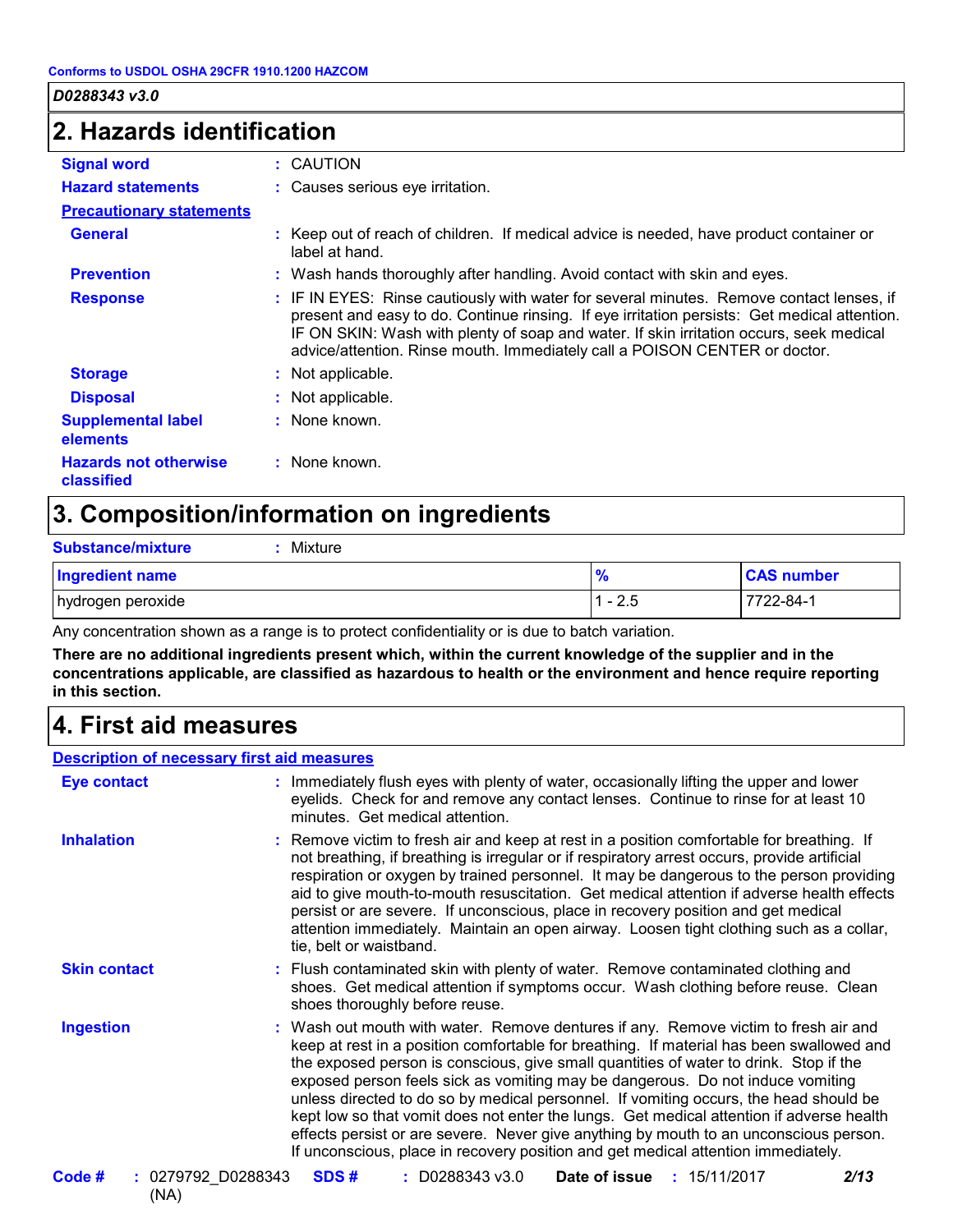### **4. First aid measures**

Maintain an open airway. Loosen tight clothing such as a collar, tie, belt or waistband.

| <b>Most important symptoms/effects, acute and delayed</b>                            |                                                                                                                                                                               |  |  |
|--------------------------------------------------------------------------------------|-------------------------------------------------------------------------------------------------------------------------------------------------------------------------------|--|--|
| <b>Potential acute health effects</b>                                                |                                                                                                                                                                               |  |  |
| Eye contact                                                                          | : Causes serious eye irritation.                                                                                                                                              |  |  |
| <b>Inhalation</b>                                                                    | : No known significant effects or critical hazards.                                                                                                                           |  |  |
| <b>Skin contact</b>                                                                  | : No known significant effects or critical hazards.                                                                                                                           |  |  |
| <b>Ingestion</b>                                                                     | : No known significant effects or critical hazards.                                                                                                                           |  |  |
| <b>Over-exposure signs/symptoms</b>                                                  |                                                                                                                                                                               |  |  |
| <b>Eye contact</b>                                                                   | : Adverse symptoms may include the following:<br>pain or irritation<br>watering<br>redness                                                                                    |  |  |
| <b>Inhalation</b>                                                                    | : No specific data.                                                                                                                                                           |  |  |
| <b>Skin contact</b>                                                                  | : No specific data.                                                                                                                                                           |  |  |
| <b>Ingestion</b>                                                                     | : No specific data.                                                                                                                                                           |  |  |
| Indication of immediate medical attention and special treatment needed, if necessary |                                                                                                                                                                               |  |  |
| <b>Notes to physician</b>                                                            | : Treat symptomatically. Contact poison treatment specialist immediately if large<br>quantities have been ingested or inhaled.                                                |  |  |
| <b>Specific treatments</b>                                                           | : No specific treatment.                                                                                                                                                      |  |  |
| <b>Protection of first-aiders</b>                                                    | : No action shall be taken involving any personal risk or without suitable training. It may<br>be dangerous to the person providing aid to give mouth-to-mouth resuscitation. |  |  |

#### **See toxicological information (Section 11)**

### **5. Fire-fighting measures**

| <b>Extinguishing media</b>                               |                                                                                                                                                                                                     |
|----------------------------------------------------------|-----------------------------------------------------------------------------------------------------------------------------------------------------------------------------------------------------|
| <b>Suitable extinguishing</b><br>media                   | : Use an extinguishing agent suitable for the surrounding fire.                                                                                                                                     |
| <b>Unsuitable extinguishing</b><br>media                 | $:$ None known.                                                                                                                                                                                     |
| <b>Specific hazards arising</b><br>from the chemical     | : In a fire or if heated, a pressure increase will occur and the container may burst.                                                                                                               |
| <b>Hazardous thermal</b><br>decomposition products       | : No specific data.                                                                                                                                                                                 |
| <b>Special protective actions</b><br>for fire-fighters   | : Promptly isolate the scene by removing all persons from the vicinity of the incident if<br>there is a fire. No action shall be taken involving any personal risk or without suitable<br>training. |
| <b>Special protective</b><br>equipment for fire-fighters | Fire-fighters should wear appropriate protective equipment and self-contained breathing<br>apparatus (SCBA) with a full face-piece operated in positive pressure mode.                              |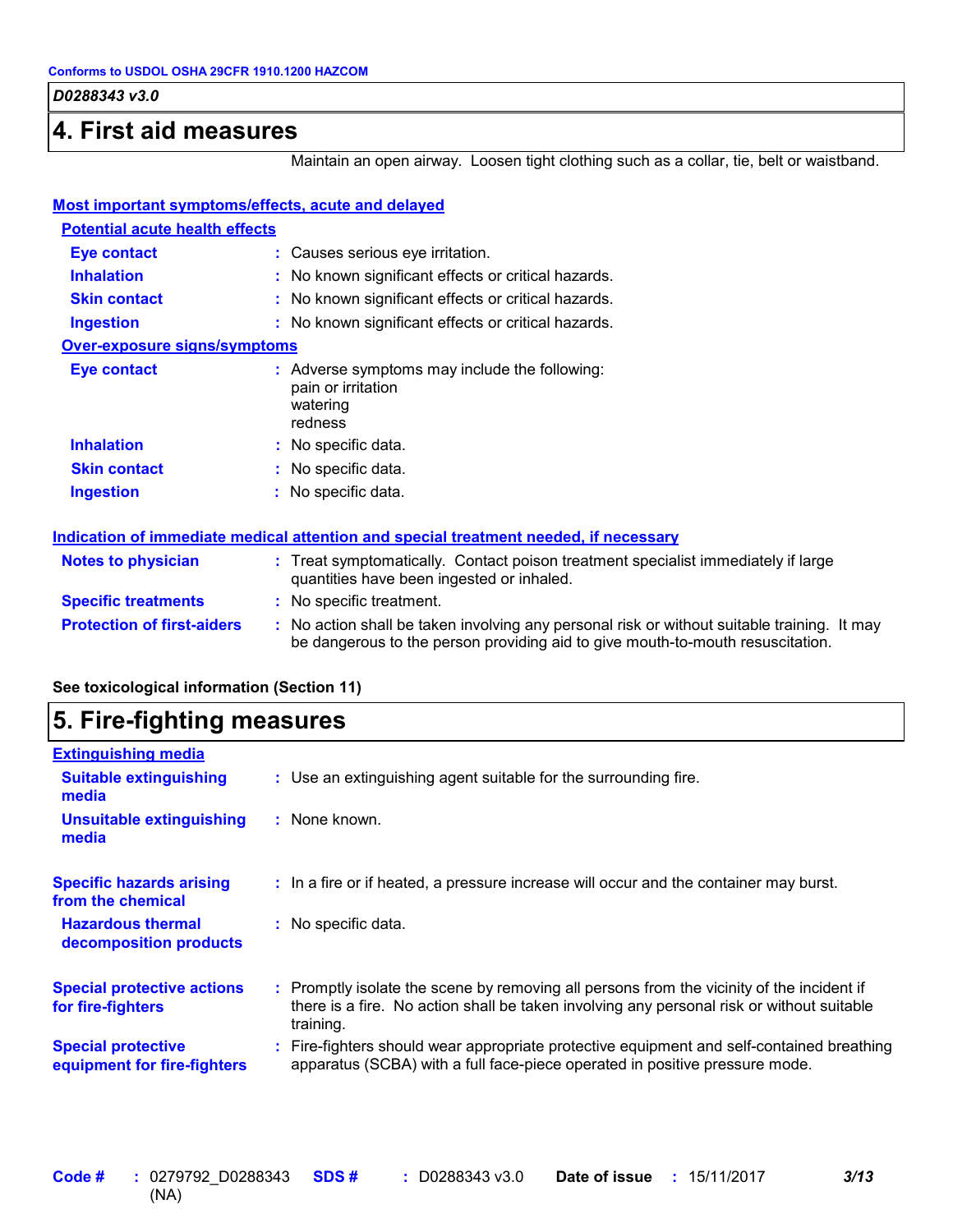### **6. Accidental release measures**

#### **Personal precautions, protective equipment and emergency procedures**

| For non-emergency<br>personnel   | : No action shall be taken involving any personal risk or without suitable training.<br>Evacuate surrounding areas. Keep unnecessary and unprotected personnel from<br>entering. Do not touch or walk through spilled material. Avoid breathing vapor or mist.<br>Provide adequate ventilation. Wear appropriate respirator when ventilation is<br>inadequate. Put on appropriate personal protective equipment. |
|----------------------------------|------------------------------------------------------------------------------------------------------------------------------------------------------------------------------------------------------------------------------------------------------------------------------------------------------------------------------------------------------------------------------------------------------------------|
| For emergency responders         | : If specialized clothing is required to deal with the spillage, take note of any information in<br>Section 8 on suitable and unsuitable materials. See also the information in "For non-<br>emergency personnel".                                                                                                                                                                                               |
| <b>Environmental precautions</b> | : Avoid dispersal of spilled material and runoff and contact with soil, waterways, drains<br>and sewers. Inform the relevant authorities if the product has caused environmental<br>pollution (sewers, waterways, soil or air).                                                                                                                                                                                  |

#### **Methods and materials for containment and cleaning up**

| <b>Small spill</b> | : Stop leak if without risk. Move containers from spill area. Dilute with water and mop up<br>if water-soluble. Alternatively, or if water-insoluble, absorb with an inert dry material and<br>place in an appropriate waste disposal container. Dispose of via a licensed waste<br>disposal contractor.                                                                                                                                                                                                                                                                                                                                                                                                     |
|--------------------|--------------------------------------------------------------------------------------------------------------------------------------------------------------------------------------------------------------------------------------------------------------------------------------------------------------------------------------------------------------------------------------------------------------------------------------------------------------------------------------------------------------------------------------------------------------------------------------------------------------------------------------------------------------------------------------------------------------|
| <b>Large spill</b> | : Stop leak if without risk. Move containers from spill area. Approach release from<br>upwind. Prevent entry into sewers, water courses, basements or confined areas. Wash<br>spillages into an effluent treatment plant or proceed as follows. Contain and collect<br>spillage with non-combustible, absorbent material e.g. sand, earth, vermiculite or<br>diatomaceous earth and place in container for disposal according to local regulations<br>(see Section 13). Dispose of via a licensed waste disposal contractor. Contaminated<br>absorbent material may pose the same hazard as the spilled product. Note: see<br>Section 1 for emergency contact information and Section 13 for waste disposal. |

### **7. Handling and storage**

| <b>Precautions for safe handling</b>                                             |    |                                                                                                                                                                                                                                                                                                                                                                                                                                                                                                             |
|----------------------------------------------------------------------------------|----|-------------------------------------------------------------------------------------------------------------------------------------------------------------------------------------------------------------------------------------------------------------------------------------------------------------------------------------------------------------------------------------------------------------------------------------------------------------------------------------------------------------|
| <b>Protective measures</b>                                                       |    | : Put on appropriate personal protective equipment (see Section 8). Do not ingest. Avoid<br>contact with eyes, skin and clothing. Avoid breathing vapor or mist. Keep in the original<br>container or an approved alternative made from a compatible material, kept tightly<br>closed when not in use. Empty containers retain product residue and can be hazardous.<br>Do not reuse container.                                                                                                             |
| <b>Conditions for safe storage,</b><br>including any<br><b>incompatibilities</b> | ÷. | Store in accordance with local regulations. Store in original container protected from<br>direct sunlight in a dry, cool and well-ventilated area, away from incompatible materials<br>(see Section 10) and food and drink. Keep container tightly closed and sealed until<br>ready for use. Containers that have been opened must be carefully resealed and kept<br>upright to prevent leakage. Do not store in unlabeled containers. Use appropriate<br>containment to avoid environmental contamination. |

### **8. Exposure controls/personal protection**

#### **Control**

**Occupational exposure limits**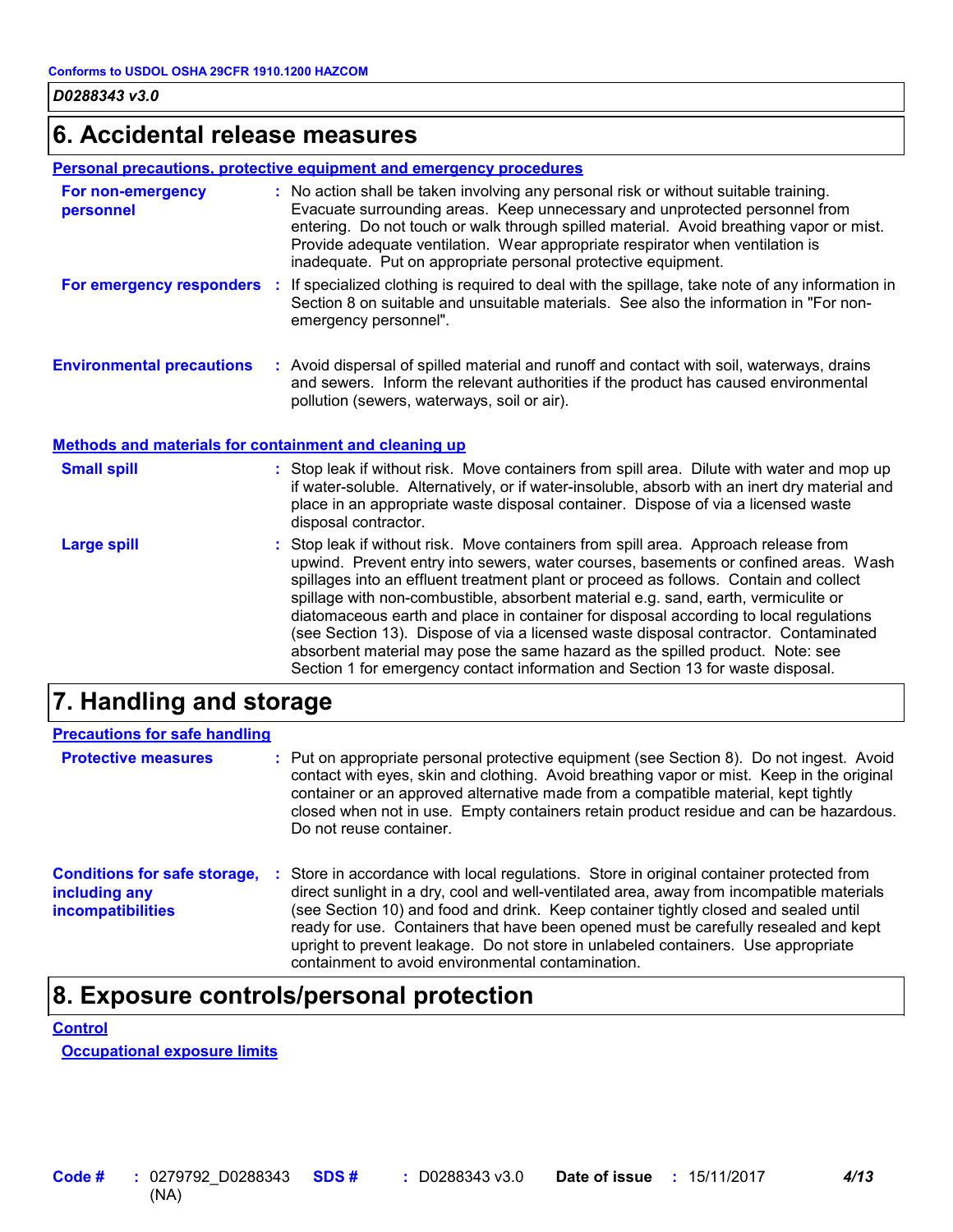#### **8. Exposure controls/personal protection** hydrogen peroxide **ACGIH TLV (United States, 3/2015).** TWA: 1 ppm 8 hours. TWA:  $1.4$  mg/m<sup>3</sup> 8 hours. **OSHA PEL 1989 (United States, 3/1989).** TWA: 1 ppm 8 hours. TWA:  $1.4 \text{ mg/m}^3$  8 hours. **NIOSH REL (United States, 10/2013).** TWA: 1 ppm 10 hours. TWA:  $1.4 \text{ mg/m}^3$  10 hours. **OSHA PEL (United States, 2/2013).** TWA: 1 ppm 8 hours. TWA:  $1.4 \text{ mg/m}^3$  8 hours. **Ingredient name Exposure limits Hand protection** Based on the hazard and potential for exposure, select a respirator that meets the appropriate standard or certification. Respirators must be used according to a respiratory protection program to ensure proper fitting, training, and other important aspects of use. Chemical-resistant, impervious gloves complying with an approved standard should be **:** worn at all times when handling chemical products if a risk assessment indicates this is necessary. Considering the parameters specified by the glove manufacturer, check during use that the gloves are still retaining their protective properties. It should be noted that the time to breakthrough for any glove material may be different for different glove manufacturers. In the case of mixtures, consisting of several substances, the protection time of the gloves cannot be accurately estimated. Safety eyewear complying with an approved standard should be used when a risk **:** assessment indicates this is necessary to avoid exposure to liquid splashes, mists, gases or dusts. If contact is possible, the following protection should be worn, unless the assessment indicates a higher degree of protection: chemical splash goggles. **Eye/face protection Respiratory protection : Body protection** : Personal protective equipment for the body should be selected based on the task being **Body** performed and the risks involved and should be approved by a specialist before handling this product. **Environmental exposure controls :** Emissions from ventilation or work process equipment should be checked to ensure they comply with the requirements of environmental protection legislation. In some cases, fume scrubbers, filters or engineering modifications to the process equipment will be necessary to reduce emissions to acceptable levels. **Appropriate engineering controls :** Good general ventilation should be sufficient to control worker exposure to airborne contaminants. Wash hands, forearms and face thoroughly after handling chemical products, before eating, smoking and using the lavatory and at the end of the working period. Appropriate techniques should be used to remove potentially contaminated clothing. Wash contaminated clothing before reusing. Ensure that eyewash stations and safety showers are close to the workstation location. **Hygiene measures : Individual protection measures Skin protection Other skin protection :** Appropriate footwear and any additional skin protection measures should be selected based on the task being performed and the risks involved and should be approved by a specialist before handling this product.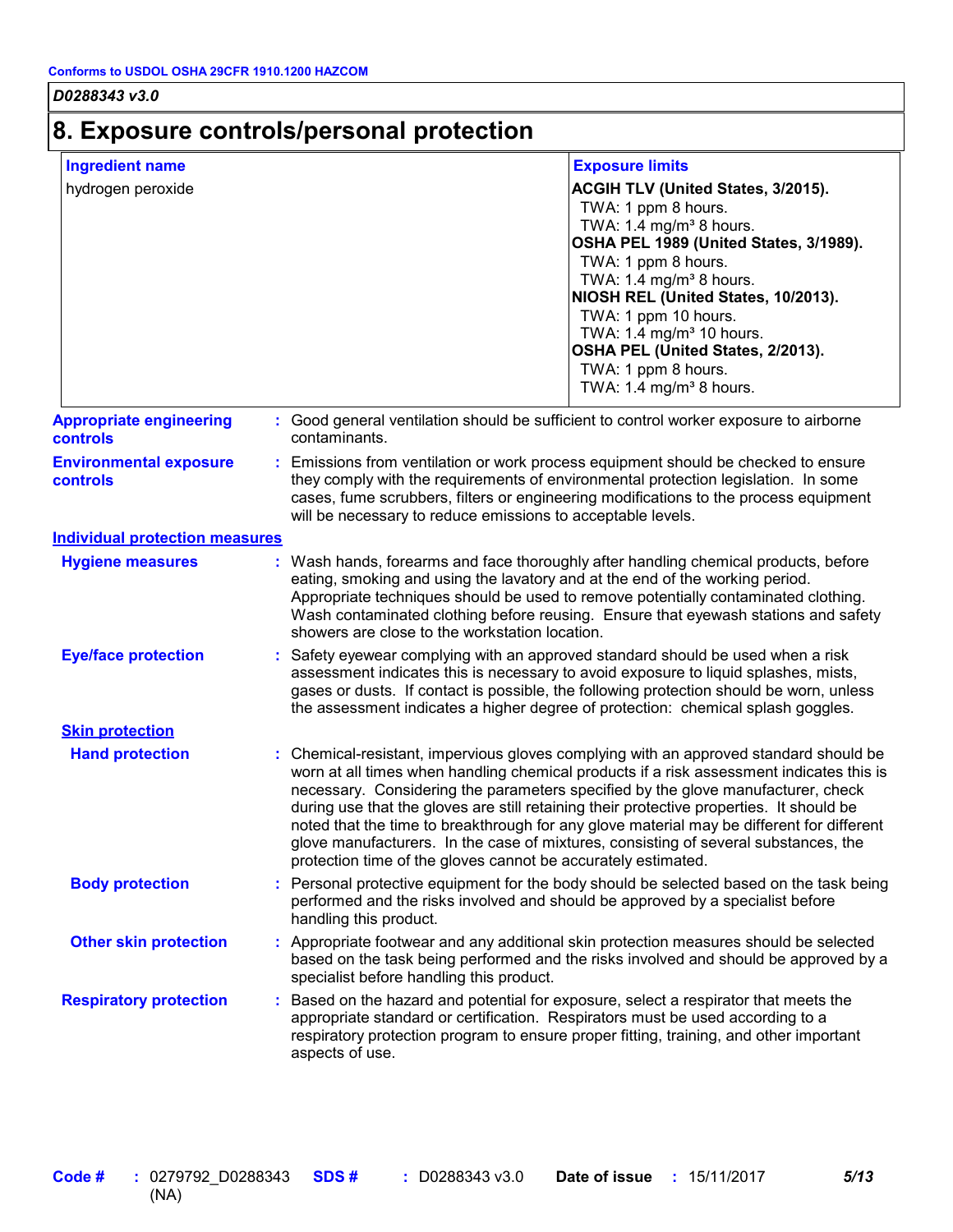### **9. Physical and chemical properties**

#### **Appearance**

| <b>Physical state</b>                             | : Liquid. [Clear.]                                                     |
|---------------------------------------------------|------------------------------------------------------------------------|
| <b>Color</b>                                      | : Colorless to light yellow.                                           |
| Odor                                              | : Citrus                                                               |
| <b>Odor threshold</b>                             | $\cdot$ Not available.                                                 |
| рH                                                | : 5.3 to 5.7 [Conc. (% w/w): 100%]                                     |
| <b>Melting point</b>                              | : Not available.                                                       |
| <b>Boiling point</b>                              | : Not available.                                                       |
| <b>Flash point</b>                                | : Closed cup: >93.3°C (>199.9°F)                                       |
| <b>Evaporation rate</b>                           | : Not available.                                                       |
| <b>Flammability (solid, gas)</b>                  | : Not available.                                                       |
| Lower and upper explosive<br>(flammable) limits   | : Not available.                                                       |
| <b>Vapor pressure</b>                             | $:$ Not available.                                                     |
| <b>Vapor density</b>                              | : Not available.                                                       |
| <b>Relative density</b>                           | : 1 to 1.02                                                            |
| <b>Solubility</b>                                 | : Easily soluble in the following materials: cold water and hot water. |
| <b>Partition coefficient: n-</b><br>octanol/water | : Not available.                                                       |
| <b>Auto-ignition temperature</b>                  | : Not available.                                                       |
| <b>Decomposition temperature</b>                  | : Not available.                                                       |
| <b>Viscosity</b>                                  | : Not available.                                                       |
| Flow time (ISO 2431)                              | : Not available.                                                       |

### **10. Stability and reactivity**

| <b>Reactivity</b>                            | No specific test data related to reactivity available for this product or its ingredients.                |
|----------------------------------------------|-----------------------------------------------------------------------------------------------------------|
| <b>Chemical stability</b>                    | : The product is stable.                                                                                  |
| <b>Possibility of hazardous</b><br>reactions | : Under normal conditions of storage and use, hazardous reactions will not occur.                         |
| <b>Conditions to avoid</b>                   | No specific data.                                                                                         |
| <b>Incompatible materials</b>                | No specific data.                                                                                         |
| <b>Hazardous decomposition</b><br>products   | : Under normal conditions of storage and use, hazardous decomposition products should<br>not be produced. |

### **11. Toxicological information**

#### **Information on toxicological effects**

#### **Acute toxicity**

| <b>Product/ingredient name</b> | <b>Result</b> | <b>Species</b>        | <b>Dose</b>                 | <b>Exposure</b> |
|--------------------------------|---------------|-----------------------|-----------------------------|-----------------|
| hydrogen peroxide              | ILD50 Oral    | Rat - Male.<br>Female | 805 mg/kg (70%<br>H2O2 w/w) |                 |
|                                | .             |                       |                             |                 |

**Conclusion/Summary :** Based on available data, the classification criteria are not met.

#### **Irritation/Corrosion**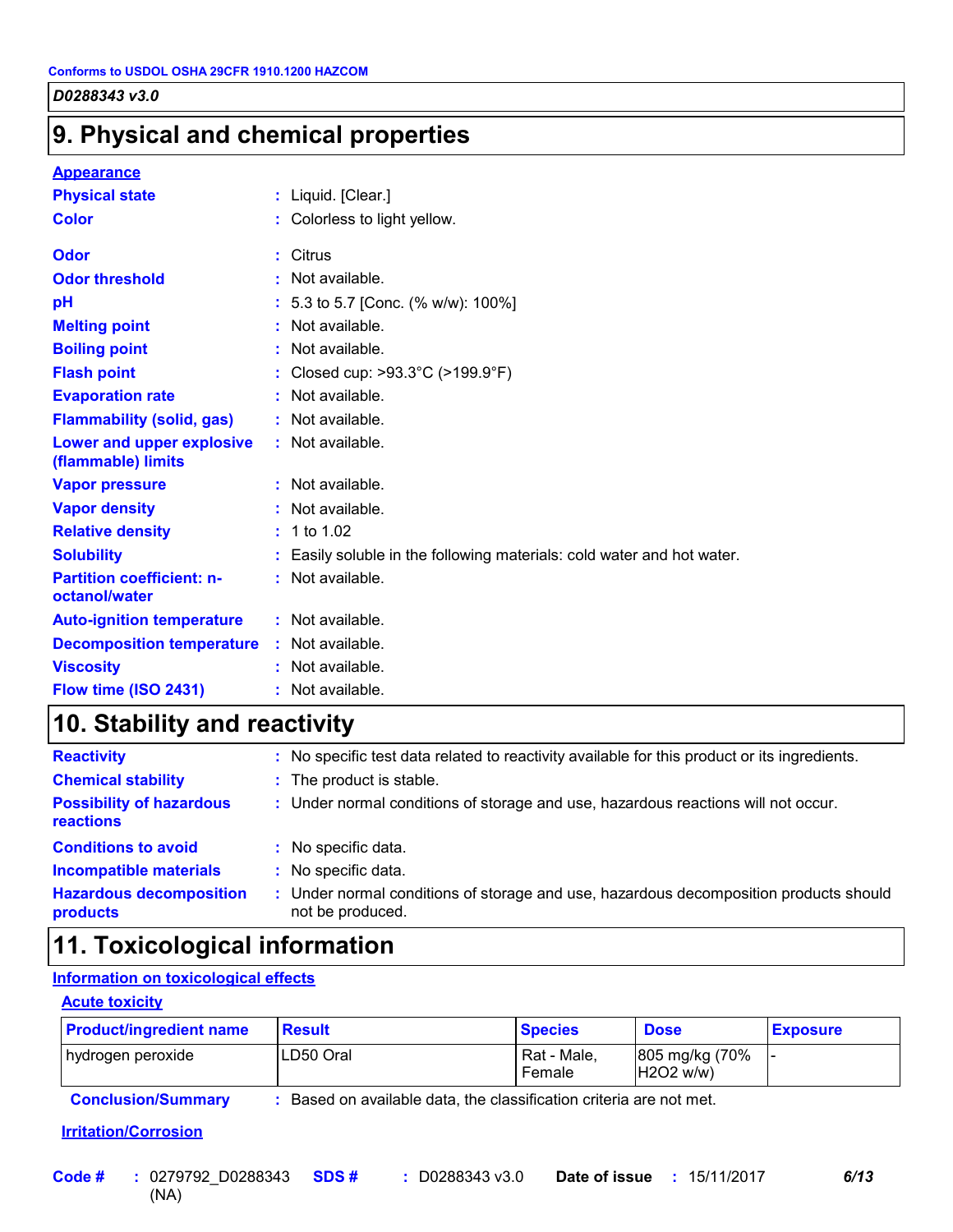# **11. Toxicological information**

| <b>Product/ingredient name</b>                                                                                                                                                                                   | <b>Result</b>          |                                  | <b>Species</b>                                                                                                                                                                                                                                                                                                              | <b>Score</b>  | <b>Exposure</b> | <b>Observation</b> |
|------------------------------------------------------------------------------------------------------------------------------------------------------------------------------------------------------------------|------------------------|----------------------------------|-----------------------------------------------------------------------------------------------------------------------------------------------------------------------------------------------------------------------------------------------------------------------------------------------------------------------------|---------------|-----------------|--------------------|
| hydrogen peroxide                                                                                                                                                                                                | Eyes - Severe irritant |                                  | Rabbit                                                                                                                                                                                                                                                                                                                      | L.            | 1 milligrams    | $\overline{a}$     |
| <b>Conclusion/Summary</b><br><b>Skin</b><br><b>Eyes</b><br><b>Respiratory</b><br><b>Sensitization</b><br>Not available.<br><b>Conclusion/Summary</b><br><b>Skin</b><br><b>Respiratory</b><br><b>Mutagenicity</b> |                        |                                  | : Based on Calculation method: Irritating to skin.<br>Based on Calculation method: Irritating to eyes.<br>: Based on available data, the classification criteria are not met.<br>: Based on available data, the classification criteria are not met.<br>: Based on available data, the classification criteria are not met. |               |                 |                    |
| Not available.<br><b>Conclusion/Summary</b><br><b>Carcinogenicity</b><br>Not available.<br><b>Conclusion/Summary</b><br><b>Classification</b>                                                                    |                        |                                  | : Based on available data, the classification criteria are not met.<br>: Based on available data, the classification criteria are not met.                                                                                                                                                                                  |               |                 |                    |
| <b>Product/ingredient name</b>                                                                                                                                                                                   | <b>OSHA</b>            | <b>IARC</b>                      | <b>NTP</b>                                                                                                                                                                                                                                                                                                                  |               |                 |                    |
| hydrogen peroxide                                                                                                                                                                                                |                        | 3                                |                                                                                                                                                                                                                                                                                                                             |               |                 |                    |
| <b>Reproductive toxicity</b><br>Not available.<br><b>Conclusion/Summary</b><br><b>Teratogenicity</b><br>Not available.<br><b>Conclusion/Summary</b>                                                              |                        |                                  | : Based on available data, the classification criteria are not met.<br>: Based on available data, the classification criteria are not met.                                                                                                                                                                                  |               |                 |                    |
| <b>Specific target organ toxicity (single exposure)</b><br>Not available.                                                                                                                                        |                        |                                  |                                                                                                                                                                                                                                                                                                                             |               |                 |                    |
| <b>Specific target organ toxicity (repeated exposure)</b><br>Not available.<br><b>Aspiration hazard</b><br>Not available.                                                                                        |                        |                                  |                                                                                                                                                                                                                                                                                                                             |               |                 |                    |
| <b>Information on the likely</b><br>routes of exposure<br><b>Potential acute health effects</b><br><b>Eye contact</b><br><b>Inhalation</b>                                                                       | : Not available.       | : Causes serious eye irritation. | : No known significant effects or critical hazards.                                                                                                                                                                                                                                                                         |               |                 |                    |
| Code#<br>: 0279792_D0288343<br>(NA)                                                                                                                                                                              | SDS#                   |                                  | : D0288343 v3.0                                                                                                                                                                                                                                                                                                             | Date of issue | : 15/11/2017    | 7/13               |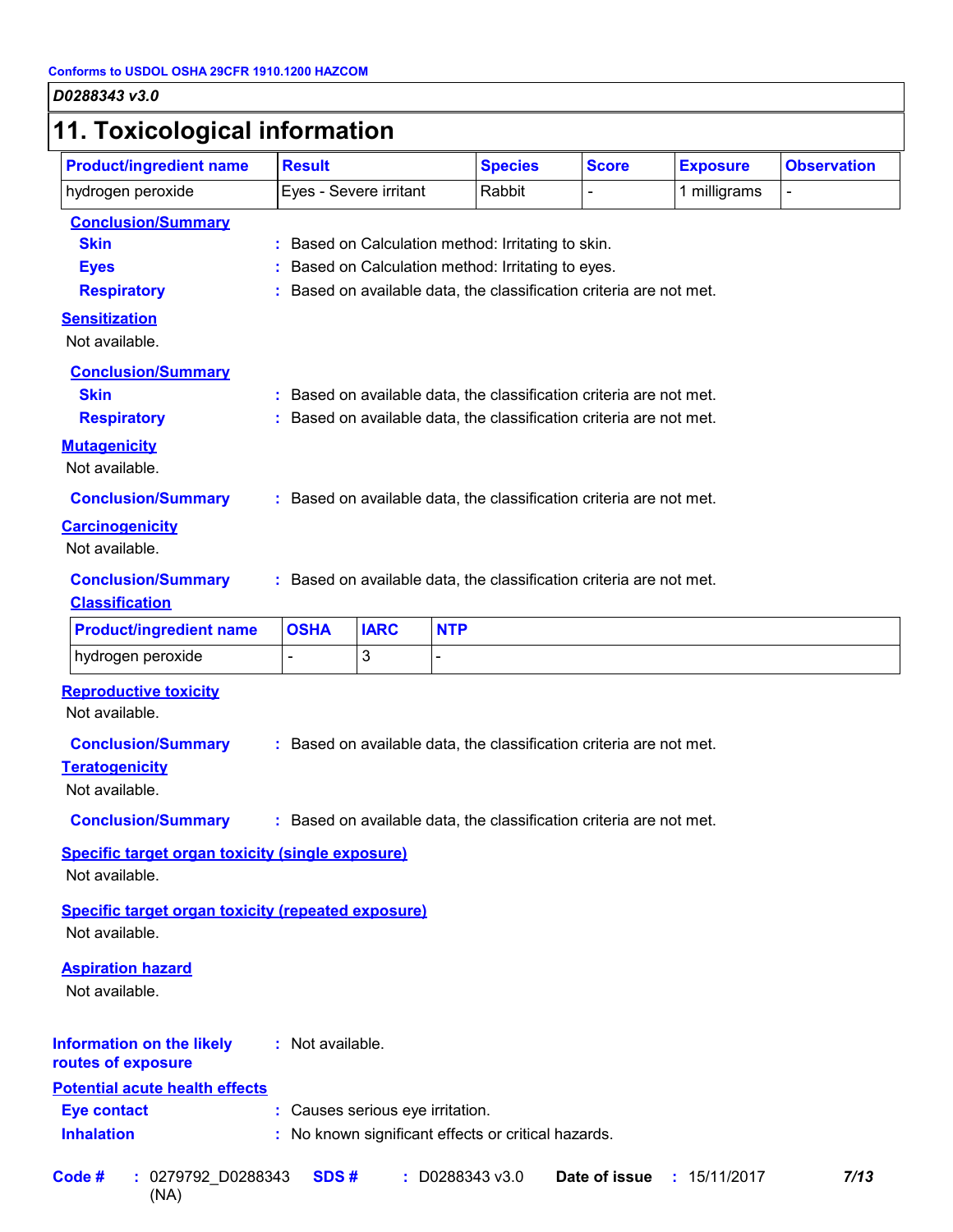| 11. Toxicological information           |                                                                                            |
|-----------------------------------------|--------------------------------------------------------------------------------------------|
| <b>Skin contact</b>                     | : No known significant effects or critical hazards.                                        |
| <b>Ingestion</b>                        | : No known significant effects or critical hazards.                                        |
|                                         | Symptoms related to the physical, chemical and toxicological characteristics               |
| <b>Eye contact</b>                      | : Adverse symptoms may include the following:<br>pain or irritation<br>watering<br>redness |
| <b>Inhalation</b>                       | : No specific data.                                                                        |
| <b>Skin contact</b>                     | : No specific data.                                                                        |
| <b>Ingestion</b>                        | : No specific data.                                                                        |
|                                         | Delayed and immediate effects and also chronic effects from short and long term exposure   |
| <b>Short term exposure</b>              |                                                                                            |
| <b>Potential immediate</b><br>effects   | : Not available.                                                                           |
| <b>Potential delayed effects</b>        | : Not available.                                                                           |
| <b>Long term exposure</b>               |                                                                                            |
| <b>Potential immediate</b><br>effects   | : Not available.                                                                           |
| <b>Potential delayed effects</b>        | : Not available.                                                                           |
| <b>Potential chronic health effects</b> |                                                                                            |
| Not available.                          |                                                                                            |
| <b>Conclusion/Summary</b>               | : Based on available data, the classification criteria are not met.                        |
| <b>General</b>                          | : No known significant effects or critical hazards.                                        |
| <b>Carcinogenicity</b>                  | : No known significant effects or critical hazards.                                        |
| <b>Mutagenicity</b>                     | : No known significant effects or critical hazards.                                        |
| <b>Teratogenicity</b>                   | : No known significant effects or critical hazards.                                        |
| <b>Developmental effects</b>            | : No known significant effects or critical hazards.                                        |
|                                         |                                                                                            |

### **Acute toxicity estimates**

Not available.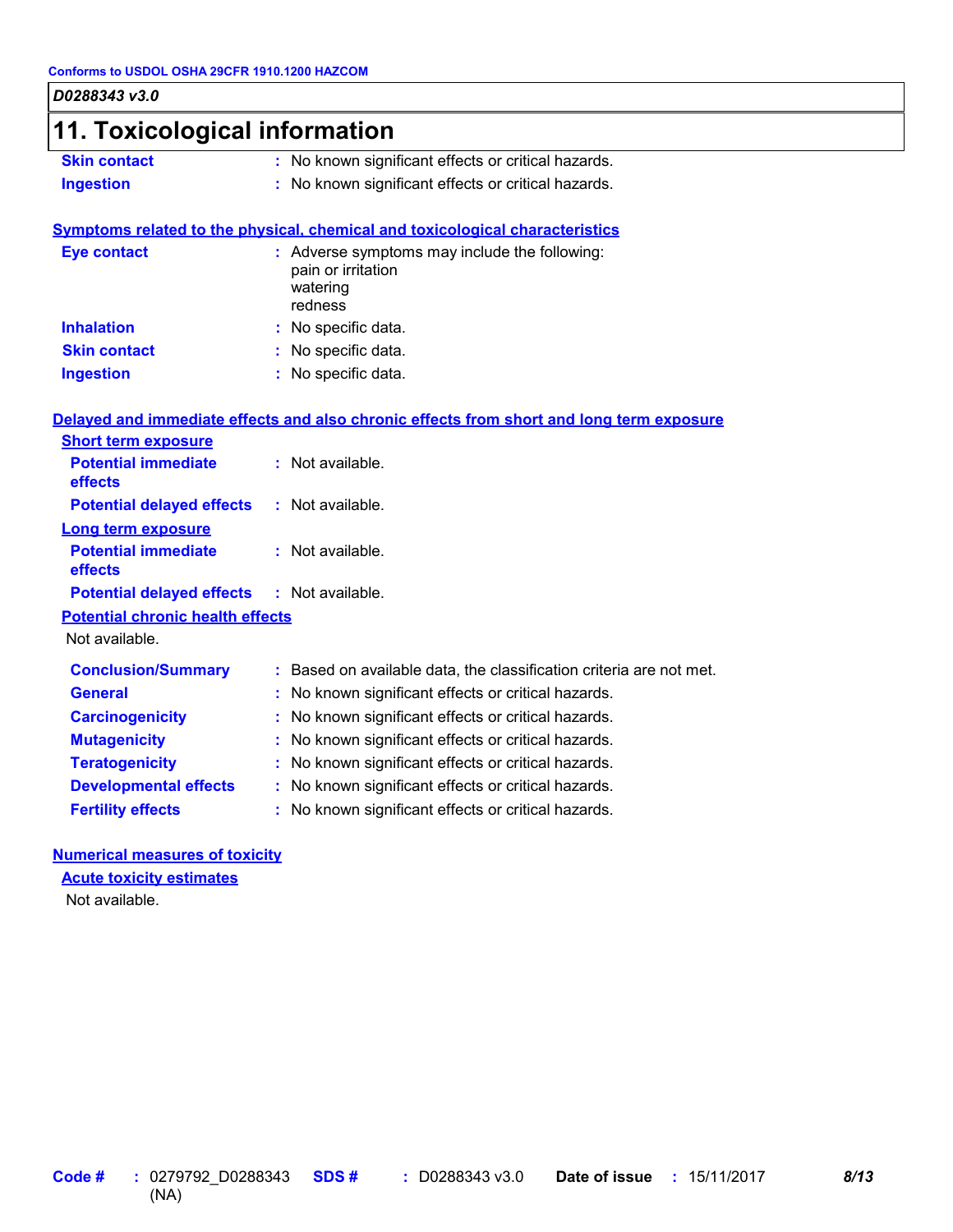### **12. Ecological information**

#### **Toxicity**

| <b>Product/ingredient name</b> | <b>Result</b>                                                       | <b>Species</b>                                                         | <b>Exposure</b>     |
|--------------------------------|---------------------------------------------------------------------|------------------------------------------------------------------------|---------------------|
| hydrogen peroxide              | Acute EC50 1.2 mg/l Marine water                                    | Algae - Dunaliella tertiolecta -<br>Exponential growth phase           | 72 hours            |
|                                | Acute EC50 5.38 mg/l Fresh water                                    | Algae - Pseudokirchneriella<br>subcapitata                             | 96 hours            |
|                                | Acute EC50 2320 µg/l Fresh water                                    | Daphnia - Daphnia magna -<br>Neonate                                   | 48 hours            |
|                                | Acute LC50 93 ppm Fresh water<br>Chronic NOEC 989.7 ppm Fresh water | Fish - Oncorhynchus mykiss<br>Fish - Oncorhynchus<br>tshawytscha - Egg | 96 hours<br>43 days |

**Conclusion/Summary :** Based on available data, the classification criteria are not met.

#### **Persistence and degradability**

Not available.

#### **Bioaccumulative potential**

| <b>Product/ingredient name</b> | LogP <sub>ow</sub> | <b>BCF</b> | <b>Potential</b> |
|--------------------------------|--------------------|------------|------------------|
| hydrogen peroxide              | $-1.36$            |            | low              |

#### **Mobility in soil**

**Soil/water partition coefficient (KOC) :** Not available.

**Other adverse effects** : No known significant effects or critical hazards.

### **13. Disposal considerations**

**Disposal methods** : The generation of waste should be avoided or minimized wherever possible. Disposal of this product, solutions and any by-products should at all times comply with the requirements of environmental protection and waste disposal legislation and any regional local authority requirements. Dispose of surplus and non-recyclable products via a licensed waste disposal contractor. Waste should not be disposed of untreated to the sewer unless fully compliant with the requirements of all authorities with jurisdiction. Waste packaging should be recycled. Incineration or landfill should only be considered when recycling is not feasible. This material and its container must be disposed of in a safe way. Care should be taken when handling emptied containers that have not been cleaned or rinsed out. Empty containers or liners may retain some product residues. Avoid dispersal of spilled material and runoff and contact with soil, waterways, drains and sewers.

### **14. Transport information**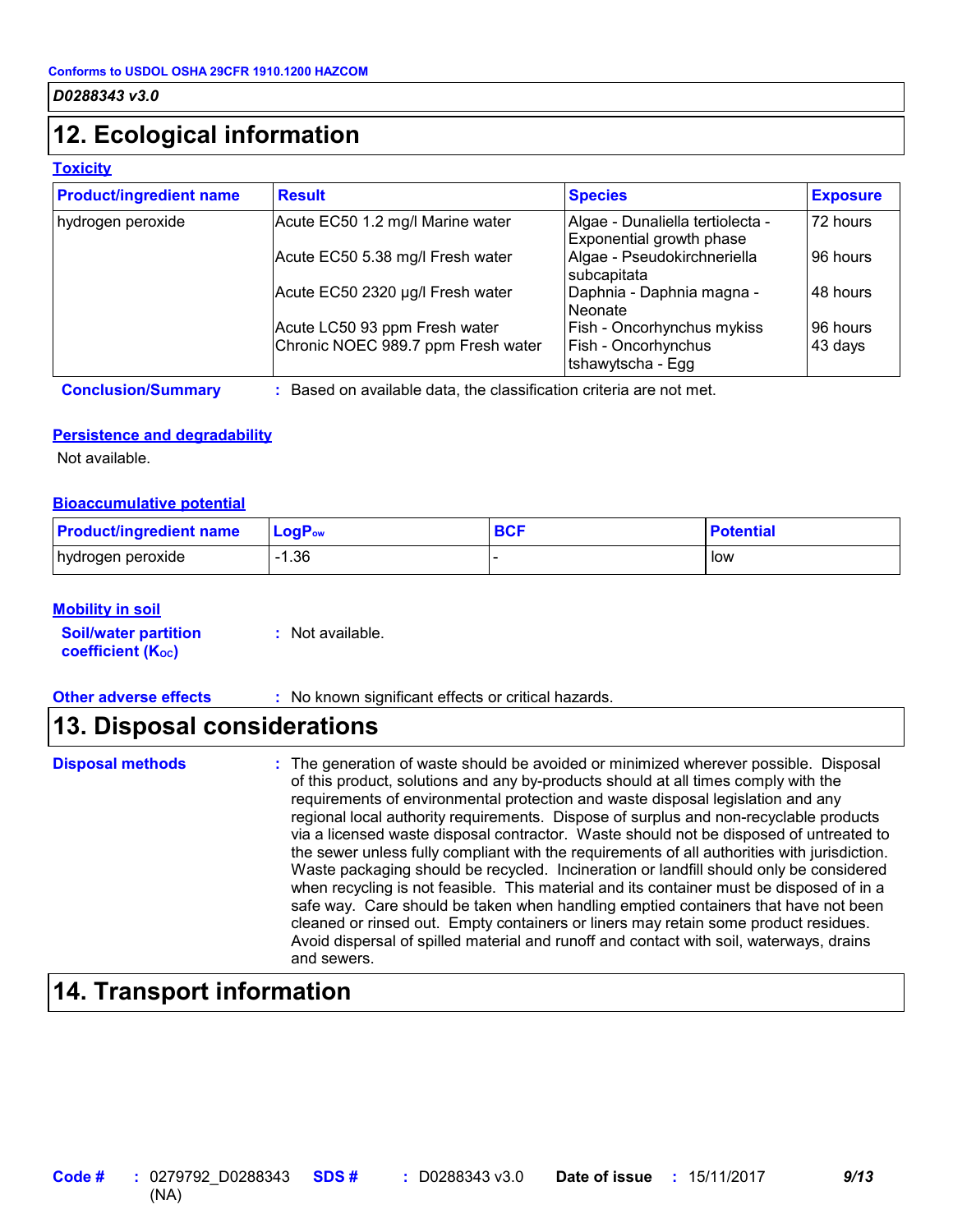| <b>Regulatory</b><br><b>information</b> | <b>UN number</b>        | <b>Proper shipping</b><br>name                                                                                                                       | <b>Classes</b> | $PG*$ | <b>Label</b> | <b>Additional</b><br>information                                                        |
|-----------------------------------------|-------------------------|------------------------------------------------------------------------------------------------------------------------------------------------------|----------------|-------|--------------|-----------------------------------------------------------------------------------------|
| <b>DOT Classification</b>               | <b>Not</b><br>Regulated | Not applicable.                                                                                                                                      | Not available. |       |              |                                                                                         |
| <b>TDG Classification</b>               | <b>Not</b><br>Regulated | Not applicable.                                                                                                                                      | Not available. |       |              |                                                                                         |
| <b>Mexico</b><br><b>Classification</b>  | <b>Not</b><br>Regulated | Not applicable.                                                                                                                                      | Not available. |       |              |                                                                                         |
| <b>IMDG Class</b>                       | Not<br>Regulated        | Not applicable.                                                                                                                                      | Not available. |       |              |                                                                                         |
| <b>IATA-DGR Class</b>                   | <b>Not</b><br>Regulated | Not applicable.                                                                                                                                      | Not available. |       |              |                                                                                         |
|                                         |                         | Special precautions for user : Transport within user's premises: always transport in closed containers that are<br>event of an accident or spillage. |                |       |              | upright and secure. Ensure that persons transporting the product know what to do in the |

### **15. Regulatory information**

**Ions : TSCA 8(a) PAIR**: 1-phenoxypropan-2-ol; 4-(4-hydroxy-4-methylpentyl)cyclohex-3enecarbaldehyde; 2-benzylideneheptanal; 7-hydroxycitronellal; cinnamaldehyde; αhexylcinnamaldehyde; 2-(4-tert-butylbenzyl)propionaldehyde

**TSCA 8(a) CDR Exempt/Partial exemption**: Not determined

**United States inventory (TSCA 8b)**: All components are listed or exempted.

| <b>Clean Air Act Section 112</b> : Listed<br>(b) Hazardous Air<br><b>Pollutants (HAPs)</b> |              |
|--------------------------------------------------------------------------------------------|--------------|
| <b>Clean Air Act Section 602</b><br><b>Class   Substances</b>                              | : Not listed |
| <b>Clean Air Act Section 602</b><br><b>Class II Substances</b>                             | : Not listed |
| <b>DEA List I Chemicals</b><br>(Precursor Chemicals)                                       | : Not listed |
| <b>DEA List II Chemicals</b><br><b>(Essential Chemicals)</b>                               | : Not listed |

#### **SARA 302/304**

#### **Composition/information on ingredients**

|                   |                    |                  | <b>SARA 302 TPQ</b> |           | <b>SARA 304 RQ</b> |           |
|-------------------|--------------------|------------------|---------------------|-----------|--------------------|-----------|
| <b>Name</b>       | $\mathbf{0}$<br>70 | <b>EHS</b> (lbs) |                     | (gallons) | (lbs)              | (gallons) |
| hydrogen peroxide | - 2.5              | Yes.             | 1000                | 106.1     | 1000               | 106.1     |

**SARA 304 RQ :** 41407.9 lbs / 18799.2 kg [4917 gal / 18613 L]

0279792\_D0288343 **SDS # Date of issue :**15/11/2017 *10/13* (NA) **Code #** : 0279792 D0288343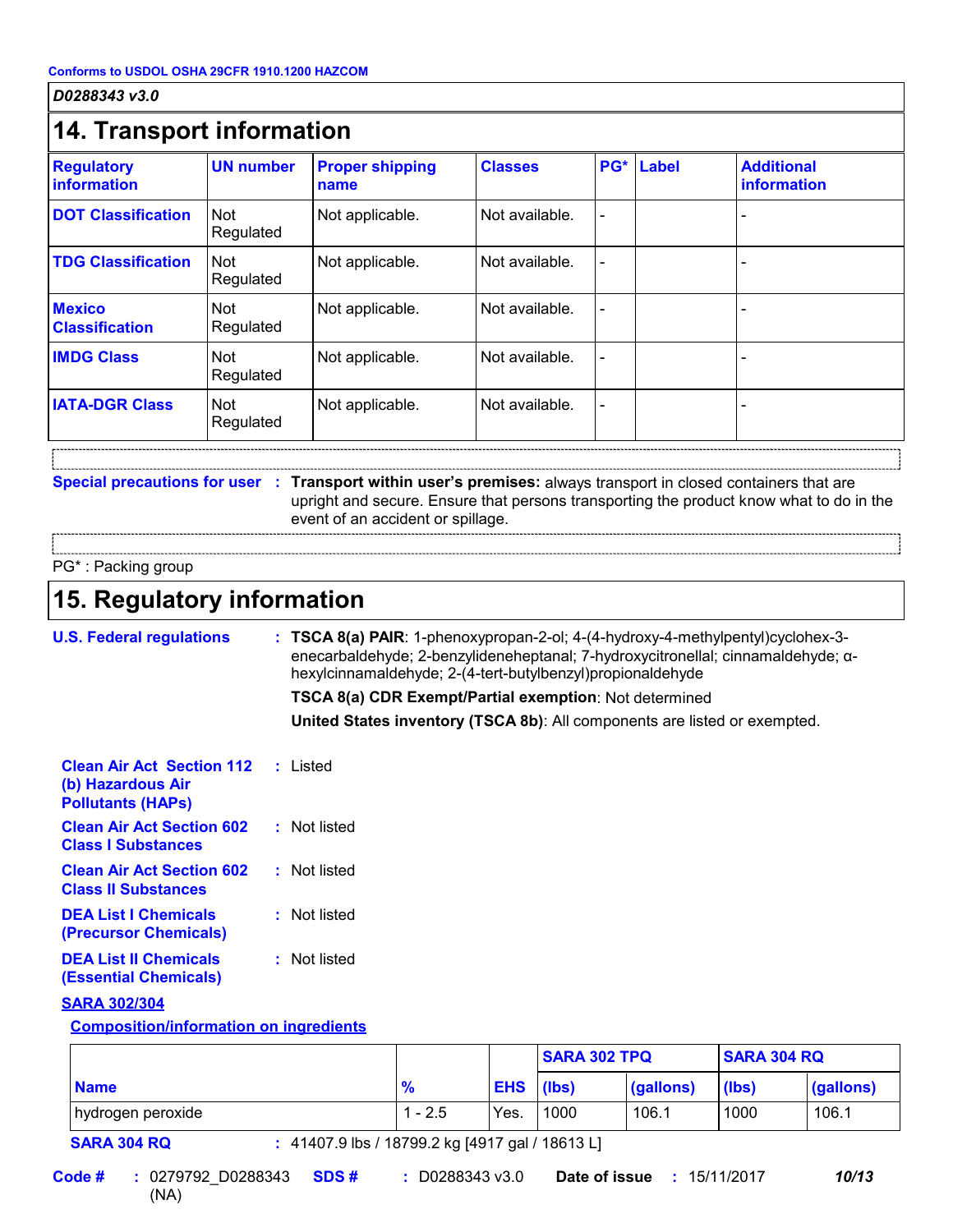### **15. Regulatory information**

#### **SARA 311/312**

**Classification :** Immediate (acute) health hazard

#### **Composition/information on ingredients**

| <b>Name</b>         | $\frac{9}{6}$ | <b>Fire</b> | <b>Sudden</b><br>hazard release of<br><b>pressure</b> | <b>Reactive</b> | <b>Immediate</b><br>(acute)<br>health<br><b>hazard</b> | <b>Delayed</b><br>(chronic)<br>health<br>hazard |
|---------------------|---------------|-------------|-------------------------------------------------------|-----------------|--------------------------------------------------------|-------------------------------------------------|
| I hydrogen peroxide | $-2.5$        | No.         | No.                                                   | No.             | Yes.                                                   | No.                                             |

| <b>State regulations</b>      |                                                                                                                                                                                                                                                                                                                                                                      |
|-------------------------------|----------------------------------------------------------------------------------------------------------------------------------------------------------------------------------------------------------------------------------------------------------------------------------------------------------------------------------------------------------------------|
| <b>Massachusetts</b>          | : The following components are listed: HYDROGEN PEROXIDE                                                                                                                                                                                                                                                                                                             |
| <b>New York</b>               | The following components are listed: Hydrogen peroxide<br>÷.                                                                                                                                                                                                                                                                                                         |
| <b>New Jersey</b>             | : The following components are listed: HYDROGEN PEROXIDE                                                                                                                                                                                                                                                                                                             |
| <b>Pennsylvania</b>           | : The following components are listed: HYDROGEN PEROXIDE                                                                                                                                                                                                                                                                                                             |
| <b>Canada</b>                 |                                                                                                                                                                                                                                                                                                                                                                      |
| <b>WHMIS (Canada)</b>         | : Class D-1B: Material causing immediate and serious toxic effects (Toxic).<br>Class E: Corrosive material                                                                                                                                                                                                                                                           |
| <b>Canadian lists</b>         |                                                                                                                                                                                                                                                                                                                                                                      |
| <b>Canadian NPRI</b>          | : None of the components are listed.                                                                                                                                                                                                                                                                                                                                 |
| <b>CEPA Toxic substances</b>  | : None of the components are listed.                                                                                                                                                                                                                                                                                                                                 |
| <b>Canada inventory</b>       | : All components are listed or exempted.                                                                                                                                                                                                                                                                                                                             |
| <b>Label elements</b>         |                                                                                                                                                                                                                                                                                                                                                                      |
| <b>Signal word</b>            | : CAUTION                                                                                                                                                                                                                                                                                                                                                            |
| <b>Hazard statements</b>      | : CAUSES EYE IRRITATION. May cause skin irritation.                                                                                                                                                                                                                                                                                                                  |
| <b>Precautionary measures</b> | : Keep out of the reach of children. Do not get in eyes or on skin or clothing.                                                                                                                                                                                                                                                                                      |
| <b>Additional information</b> | : IF SWALLOWED: Rinse mouth. Immediately call a POISON CENTER or doctor. IF ON<br>SKIN: Wash with plenty of soap and water. If skin irritation occurs, seek medical advice/<br>attention. If in eyes, immediately rinse eyes with water. Remove any contact lenses if<br>present and continue rinsing for 15 minutes. If irritation persists, get medical attention. |

### **16. Other information**

| <b>Hazardous Material</b>          |  |
|------------------------------------|--|
| <b>Information System (U.S.A.)</b> |  |

| <b>Health</b>              | $\star$ |   |
|----------------------------|---------|---|
| <b>Flammability</b>        |         |   |
| <b>Physical hazards</b>    |         | 0 |
| <b>Personal protection</b> |         | R |

**Caution: HMIS® ratings are based on a 0-4 rating scale, with 0 representing minimal hazards or risks, and 4 representing significant hazards or risks Although HMIS® ratings are not required on MSDSs under 29 CFR 1910. 1200, the preparer may choose to provide them. HMIS® ratings are to be used with a fully implemented HMIS® program. HMIS® is a registered mark of the National Paint & Coatings Association (NPCA). HMIS® materials may be purchased exclusively from J. J. Keller (800) 327-6868.**

**The customer is responsible for determining the PPE code for this material.**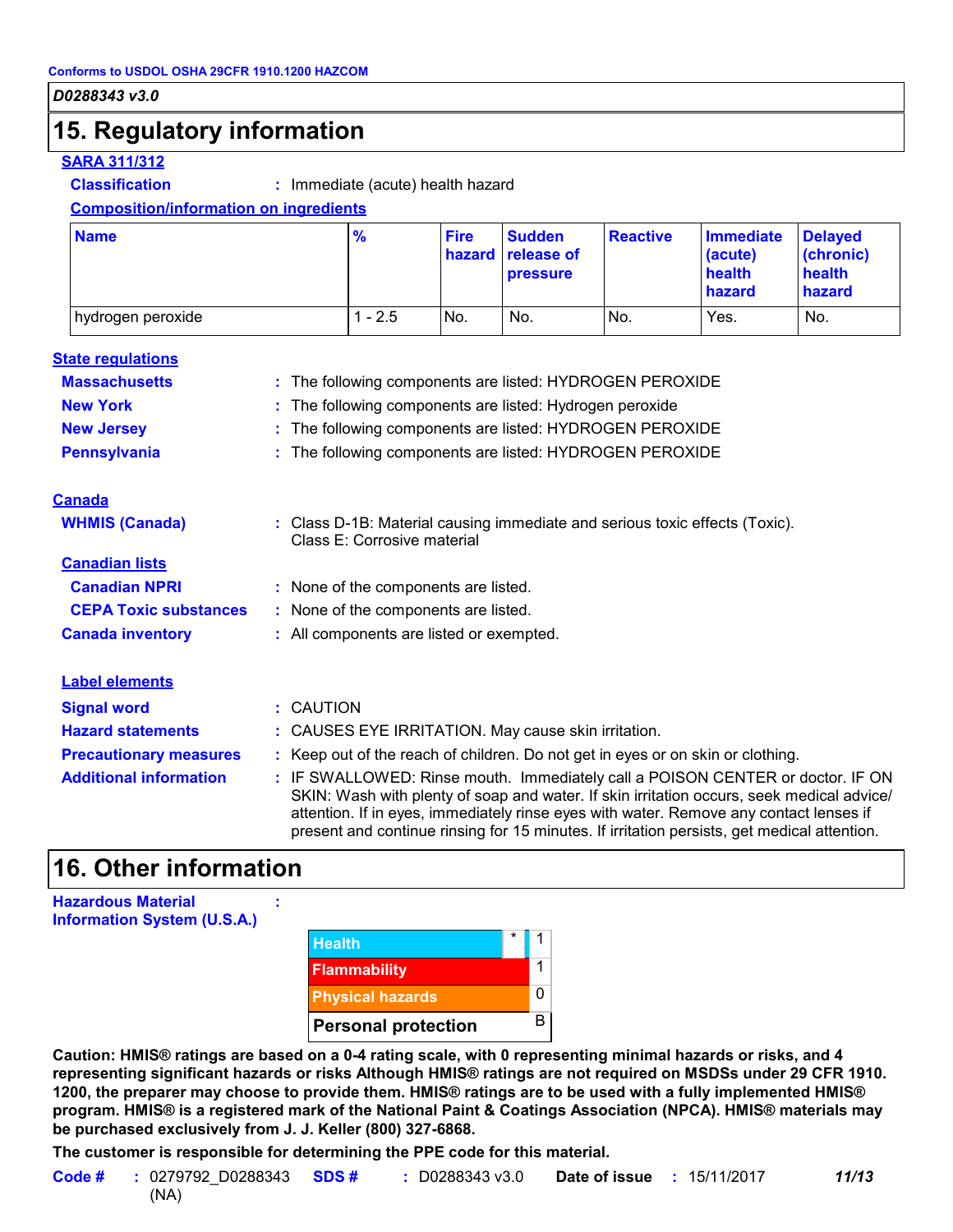**:**

*D0288343 v3.0*

### **16. Other information**

**National Fire Protection Association (U.S.A.)**



**Reprinted with permission from NFPA 704-2001, Identification of the Hazards of Materials for Emergency Response Copyright ©1997, National Fire Protection Association, Quincy, MA 02269. This reprinted material is not the complete and official position of the National Fire Protection Association, on the referenced subject which is represented only by the standard in its entirety.**

**Copyright ©2001, National Fire Protection Association, Quincy, MA 02269. This warning system is intended to be interpreted and applied only by properly trained individuals to identify fire, health and reactivity hazards of chemicals. The user is referred to certain limited number of chemicals with recommended classifications in NFPA 49 and NFPA 325, which would be used as a guideline only. Whether the chemicals are classified by NFPA or not, anyone using the 704 systems to classify chemicals does so at their own risk.**

| <b>Key to abbreviations</b> | $:$ ATE = Acute Toxicity Estimate<br>BCF = Bioconcentration Factor<br>GHS = Globally Harmonized System of Classification and Labelling of Chemicals<br>IATA = International Air Transport Association<br>IBC = Intermediate Bulk Container<br><b>IMDG = International Maritime Dangerous Goods</b><br>LogPow = logarithm of the octanol/water partition coefficient<br>MARPOL = International Convention for the Prevention of Pollution From Ships, 1973<br>as modified by the Protocol of 1978. ("Marpol" = marine pollution)<br>UN = United Nations |
|-----------------------------|--------------------------------------------------------------------------------------------------------------------------------------------------------------------------------------------------------------------------------------------------------------------------------------------------------------------------------------------------------------------------------------------------------------------------------------------------------------------------------------------------------------------------------------------------------|
| Date of issue               | : 15/11/2017                                                                                                                                                                                                                                                                                                                                                                                                                                                                                                                                           |
| Date of previous issue      | : 23/10/2014                                                                                                                                                                                                                                                                                                                                                                                                                                                                                                                                           |
| <b>Version</b>              | $\therefore$ 3                                                                                                                                                                                                                                                                                                                                                                                                                                                                                                                                         |
| <b>Prepared by</b>          | : Reckitt Benckiser India Ltd<br>Plot No 48<br>Sector - 32<br>Institutional Area<br>Gurgaon, Haryana<br>India - 122001                                                                                                                                                                                                                                                                                                                                                                                                                                 |

**Revision comments :** Update in packaging.

**Indicates information that has changed from previously issued version.**

#### **Notice to reader**

**To the best of our knowledge, the information contained herein is accurate. However, neither the above-named supplier, nor any of its subsidiaries, assumes any liability whatsoever for the accuracy or completeness of the information contained herein.**

**Final determination of suitability of any material is the sole responsibility of the user. All materials may present unknown hazards and should be used with caution. Although certain hazards are described herein, we cannot guarantee that these are the only hazards that exist.**